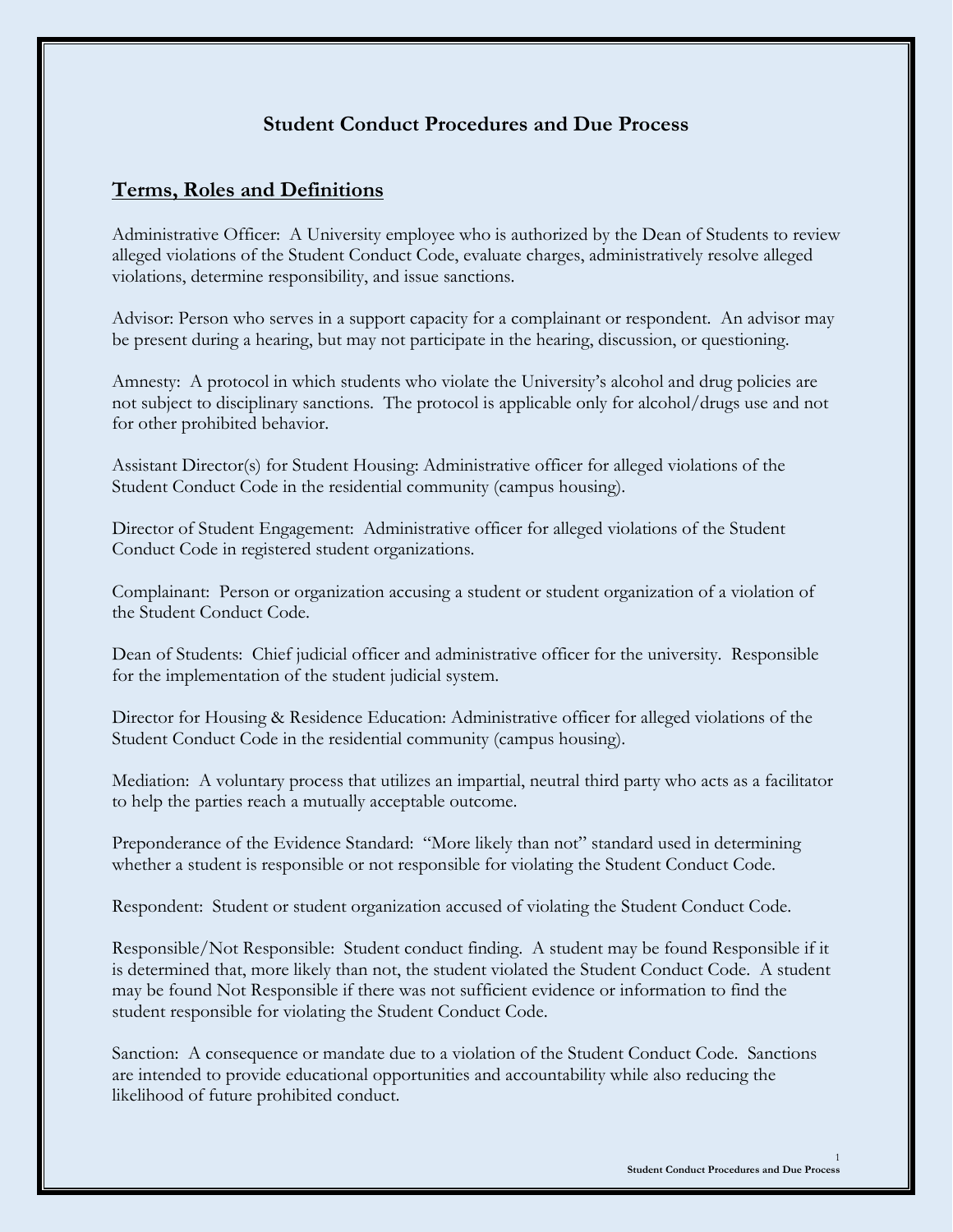Student Disciplinary Committee: Hearing committee for students who have been charged with violations of the Student Conduct Code that may lead to suspension or dismissal from the University. Appellate body for administrative officer decisions made or upheld by the Dean of Students.

Vice President for Student Affairs (VPSA). Senior student affairs administrator who may modify or remand a case back to the Dean of Students. The VPSA may exercise the authority of the chief judicial officer and/or administrative officer in the absence or recusal of the Dean of Students.

# **Misconduct Allegations**

Allegations of misconduct may be initiated via several sources, including but not limited to, law enforcement reports, incident reports, direct observations, and complaints. Any member of the university community may file a report against a student for misconduct. Reports should be prepared in writing and directed to the Dean of Students or, in the case of infractions occurring in the residential community, to the Director for Housing & Residence Education. Allegations of misconduct by a Registered Student Organization may be reported to the Director of Student Engagement. Reports not submitted in writing will be independently verified prior to initiating the conduct process.

If a reporting party requests that their identity be withheld or the allegation not be investigated, the University may consider if the request can be honored while still providing a safe and nondiscriminatory environment (federal law mandates reporting in some cases) for the University. The reporting party should be aware that: 1) the University cannot guarantee confidentiality; 2) honoring the request may limit the ability to fully respond to the incident, and; (3) such request may limit the University's ability to carry out its conduct process.

The Student Conduct Code and conduct process are administrative functions, separate and distinct from local, state and federal law. The student conduct process may proceed against students charged with a violation of the law when the alleged conduct is also a violation of the Student Conduct Code. The student conduct process may be carried out prior to, simultaneously with, or following civil or criminal proceedings.

# **Administrative Evaluation of Conduct**

After receiving a report, an administrative officer will be assigned to review the circumstances of the incident and determine if a Student Conduct Code has been violated. The administrative officer has discretion to dismiss any alleged violation if the officer determines that the reported conduct does not violate the Student Conduct Code. A report that alleges behavior that does not violate the Student Conduct Code, or that lacks sufficient information, may result in no action being taken. In the event that a complainant disagrees with this decision, the complainant may request a review by the Dean of Students or the Vice President for Student Affairs.

If an administrative officer believes that the complaint/information merits further action, then the officer will initiate an investigation. The investigation may include meeting with any sources with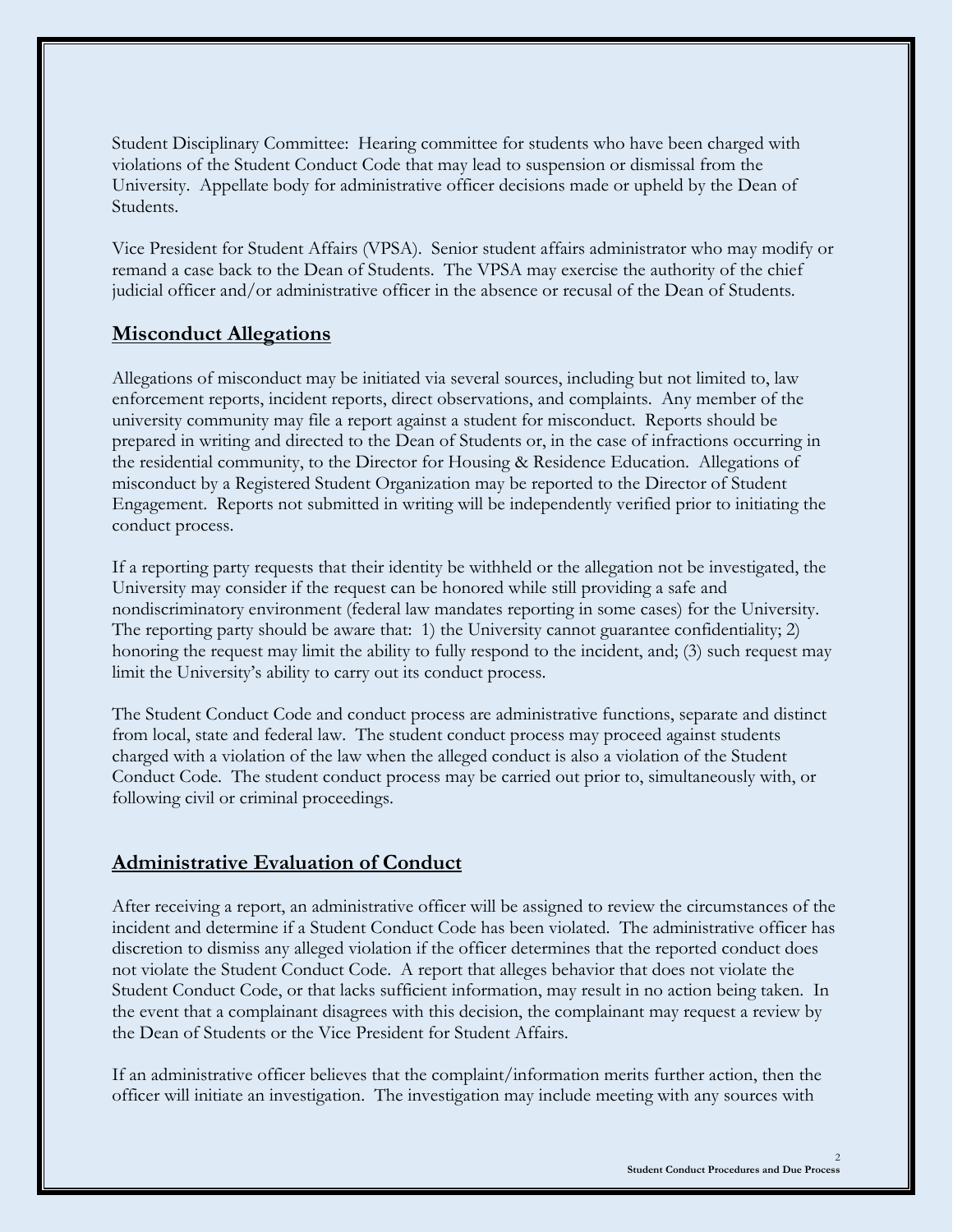knowledge of the complaint, the complainant, and any witnesses for the purpose of establishing necessary facts of the incident in question. If the administrative officer determines that the alleged conduct constitutes a violation of the Student Conduct Code, then the investigation shall include notification to the respondent of the charges under the University's conduct process (*See Initiation of Conduct Process*).

If a report of misconduct is a result of an unresolved, on-going dispute between students, then the students may be informed of the option to resolve the matter through mediation instead of the student conduct process.

# **Amnesty for Alcohol or Drug Use.**

A student who reports a potential violation of the Student Conduct Code, or who is participating in an investigation as a witness, may be granted amnesty for their use of alcohol or drugs if: 1) The student reports the alcohol/drug violation voluntarily and in good faith, and 2) The reported use is not a pending/existing case or currently under investigation. However, the student may be provided resources on drug and alcohol counseling and/or education, as appropriate.

A student who seeks emergency/medical treatment for another student believed to be experiencing an alcohol or drug related medical emergency may by granted amnesty for their own use of alcohol or drugs. The protocol also applies to students who are experiencing an alcohol or drug related medical emergency and seek emergency/medical treatment on their own behalf or are the subject of such a request. The student may be provided resources on drug and alcohol counseling/education, and the parents of the student may be notified. A record of the alcohol/drug use will be maintained should subsequent alcohol/drug violations occur, and will be considered for sanctioning purposes. This protocol does not apply to other prohibited behaviors, including the distribution of illicit substances.

*Note: Complaints involving sexual misconduct will be referred to the university's Title IX Coordinator and administratively adjudicated per PG-6 and UAR 337, Sexual Misconduct Policy.*

# **Interim Measures and Immediate Actions**

The Dean of Students, Title IX Coordinator, or a designee may issue interim measures at any point after the University becomes aware of an allegation or potential incident of misconduct and finds it necessary to enact the measure to protect the University, protect any member of the University community, or to mitigate the threat of a disruption or interference with normal University operations. Interim measures are not a determination of responsibility for misconduct and the measures are limited in scope and time. Interim measures may include, but are not limited to: Change of university housing assignment, no contact order, property restrictions, changes to academic or employment arrangements/schedules, or supervision.

If the Dean of Students or the Vice President for Student Affairs determines that a student's presence is of a serious or immediate threat to the university community, then the student may be suspended on an interim basis. Under the terms of the interim suspension, the student may be required to leave the University property immediately. The student shall have the right to a hearing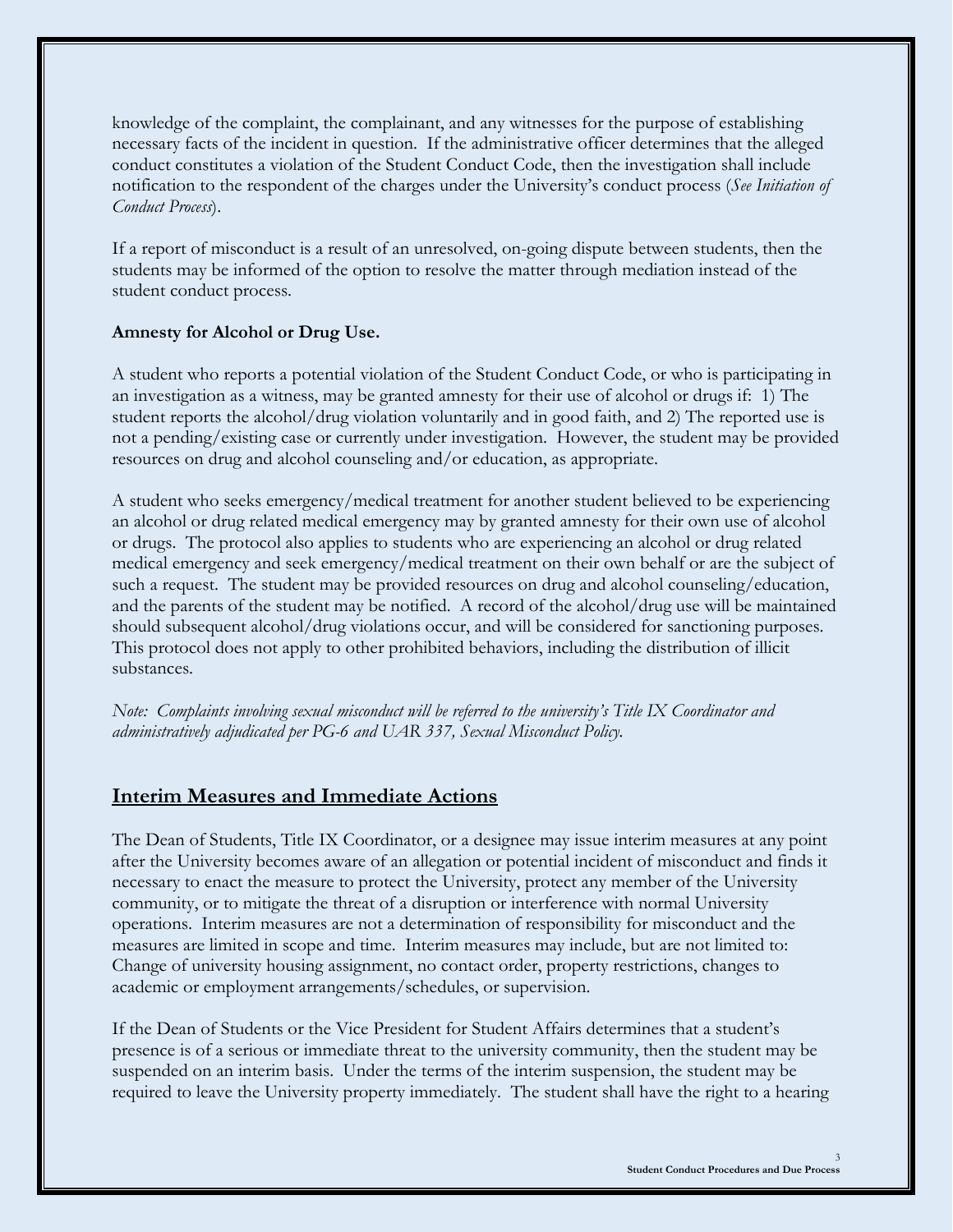following the interim suspension in accordance with the Student Disciplinary Committee hearing procedures. The student may also request reinstatement of all or part of their rights and privileges as a student while awaiting the hearing. Such a request must be in a written petition to the Vice President for Student Affairs. This request typically includes only class attendance.

# **Initiation of Conduct Process**

When a report has been filed, and the administrative officer has determined that the alleged conduct constitutes a violation of the Student Conduct Code, then the respondent will receive a written notification of charges (includes notification sent via university email). The notification will include the date of the report, the alleged conduct code violation(s), a request to meet with an administrative officer, the contact information for the administrative officer, and instructions to refer to the Student Conduct Code for the purpose of understanding the process and student rights. Any further information about the incident requested by the respondent should be addressed during the meeting.

The respondent is responsible for arranging the requested meeting within the parameters stated in the notification. If the student fails to arrange for the requested meeting, or otherwise disregards the request to meet, then a hold may be placed on the respondent's student account or final resolution may be made without the student's input.

# **Conduct Resolution:**

### **Administrative Officer.**

If a charge of misconduct is not serious enough (if substantiated) to result in suspension or dismissal, then an administrative officer may resolve the case. The officer will make a reasonable attempt to meet with the respondent following the initiation of the conduct process. During the meeting with the respondent the administrative officer will review the alleged violation(s) with the respondent. Such review may include presentation of evidence, any discussion to establish the facts of the case, any mitigating or extenuating circumstances, and/or any defense that the respondent wishes to present. If the respondent accepts responsibility for the misconduct, then the administrative officer will determine the appropriate sanction(s). If the respondent does not accept responsibility for the misconduct, then the administrative officer must determine if there is sufficient information/evidence to make a decision of responsibility. If further information is needed, the administrative officer will continue the investigation. Once there is sufficient information/evidence to make a decision, the administrative officer will determine if the respondent is responsible or not responsible for violating the Student Conduct Code. If the student fails to meet with the administrative officer, or otherwise disregards the request to meet, then a hold may be placed on the respondent's student account or a final resolution may be made without the student's input. If the respondent is found responsible for the violation, then the administrative officer may determine the appropriate sanction(s).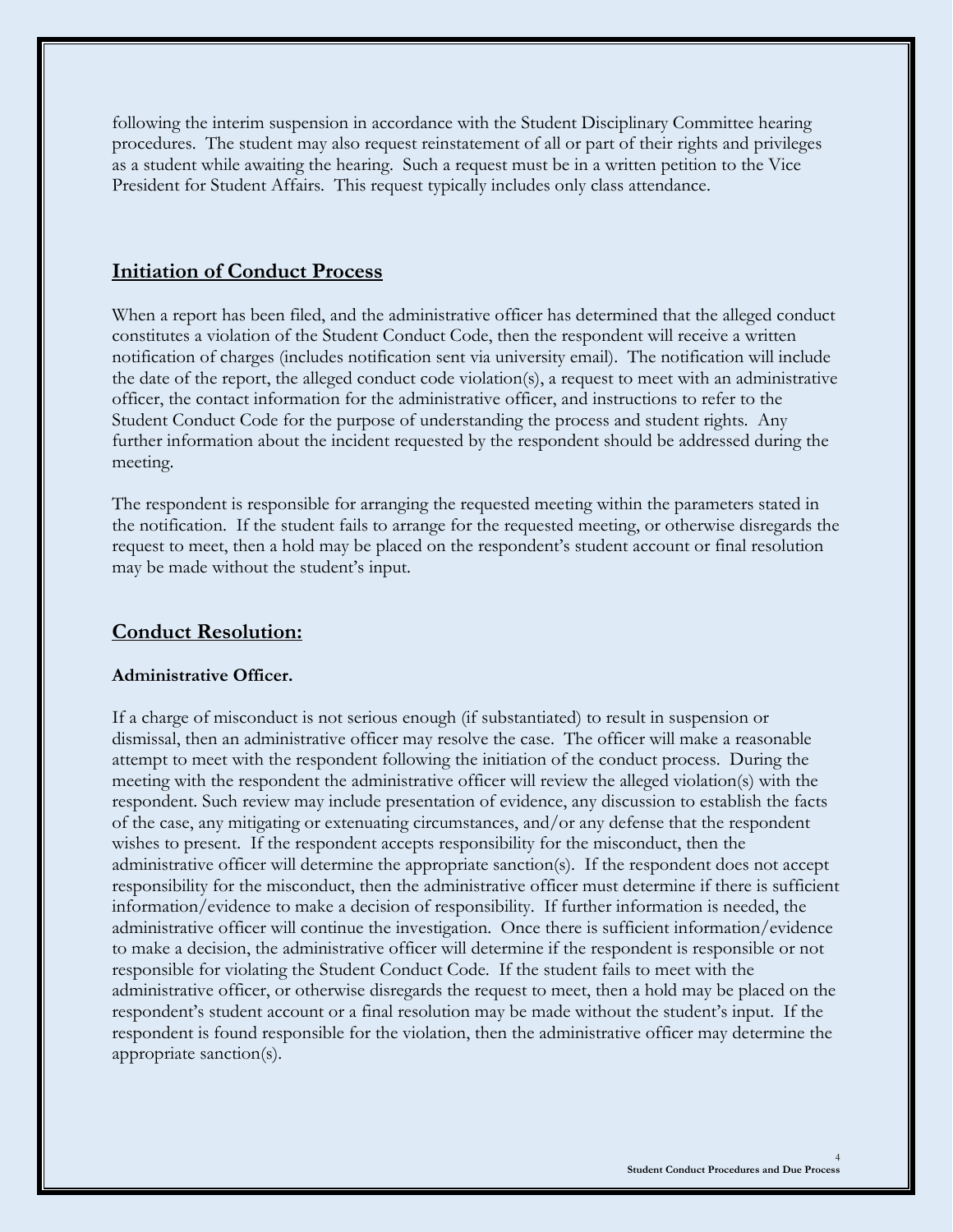The respondent will be notified of the decision, in writing (includes notification sent via university email), to include the specific conduct code violation(s) and related sanction(s), if applicable.

If the respondent disagrees with the decision, the respondent may request an appeal. Cases decided by an administrative officer, other than the Dean of Students, will be reviewed by the Dean of Students. Cases decided or reviewed by the Dean of Students will be appealed to the Student Disciplinary Committee. The request for appeal shall be honored if submitted in writing within five class days of the decision.

If a charge of misconduct is serious enough (if substantiated) that it may result in suspension or dismissal, then the case shall be referred to the Student Disciplinary Committee. However, if the respondent agrees in writing to accept the decision of the Dean of Students, and waives the right to appeal, then the Dean of Students may decide the case and impose the sanction (if applicable).

# **Student Disciplinary Committee.**

If a charge of misconduct is serious enough (if substantiated) that it may result in suspension or dismissal, then the Student Disciplinary Committee shall resolve the case, unless waived by the respondent. The Dean of Students shall notify the respondent in writing of the charges filed (includes notification sent via university email), the date/location of the committee hearing, and instructions to refer to the Student Conduct Code for the purpose of understanding the process and student rights. The Dean of Students will make a reasonable attempt to meet with the respondent to review the alleged violation(s), the conduct process, the hearing procedures/format, and the respondent's rights. Upon request, the respondent will be permitted to review the evidence and obtain a copy of each document.

The hearing will be held no earlier than 10 class days from the date of notification. For extenuating circumstances, a hearing may be held earlier than the 10 class days if agreed upon by the respondent and the Student Disciplinary Committee chairperson, and approved by the Vice President for Student Affairs or Dean of Students. Finals week, winter term, summer term, and closed periods are not considered class days. If a hearing is scheduled at any time other than the fall or spring semester, the University president may appoint an ad hoc committee to hear the case.

The hearing will be closed to the public. The respondent and the complainant may be accompanied by an advisor. The advisor serves only in a support role and may not participate in the questioning or discussion. The respondent and complainant will be given the opportunity to hear the evidence presented and to question witnesses who testify. The respondent and the complainant may present witnesses who will testify, and make arguments. Reasonable limits may be placed by the chairperson on the questions, and discussion. The respondent may remain silent, which fact will not be considered adversely against the respondent. At the conclusion of the presentation of all evidence, the Student Disciplinary Committee will move into a closed, executive session for deliberation.

The committee shall determine whether the respondent violated each section of the student conduct code of which the respondent is charged. The determination will be made on the basis of whether it is "more likely than not" that the respondent violated the conduct code. If the committee finds that the respondent is responsible for violating University policies, rules, regulations, or the conduct code, then the committee shall determine the appropriate sanctions.

5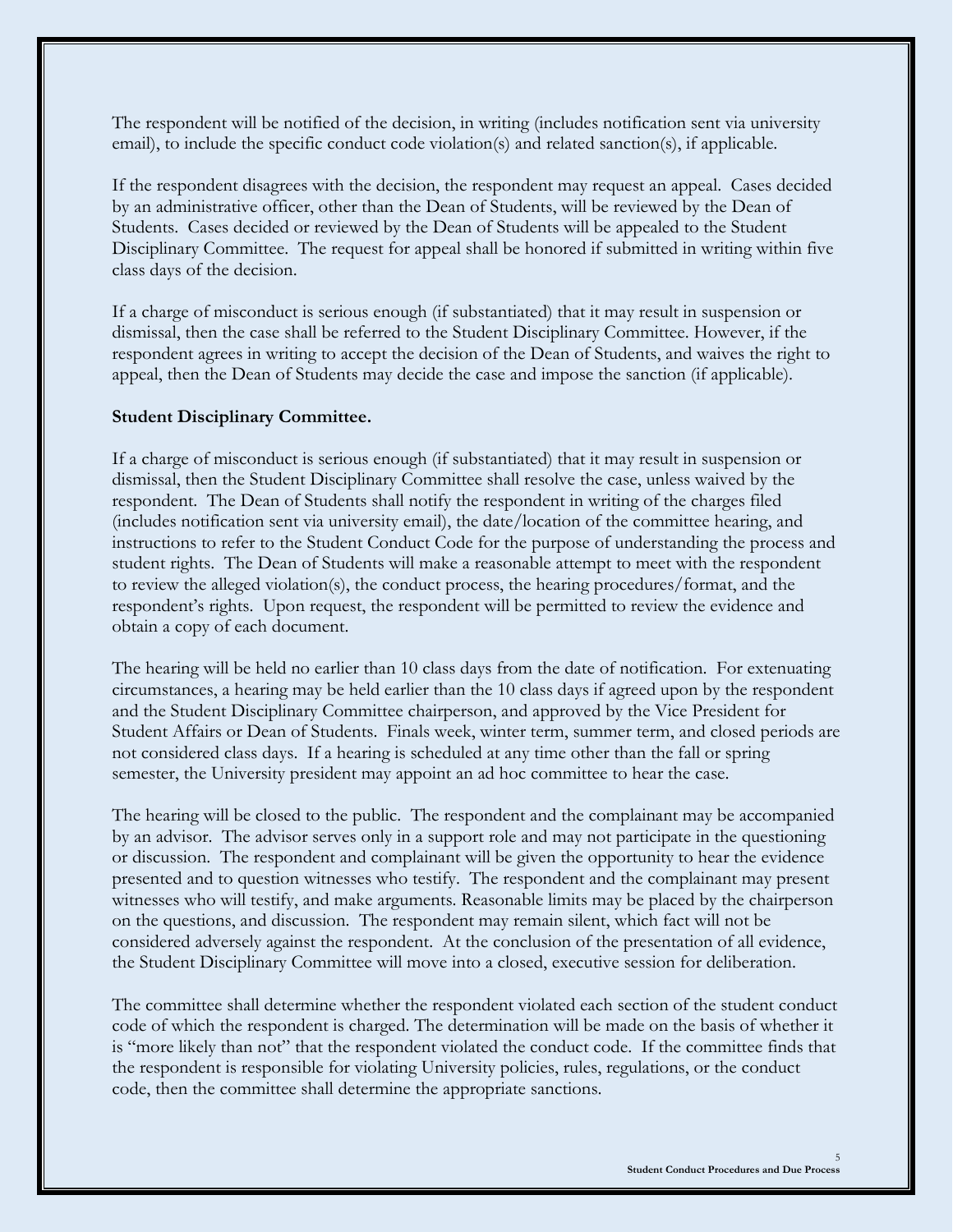All proceedings, except deliberations in executive session of the Student Disciplinary Committee, will be recorded. Upon request, the respondent may receive copies of these records at a reasonable cost.

Should the respondent fail to appear and the Student Disciplinary Committee determines that the notification process was reasonable and adequate; the case may be heard in absentia and decided with the available evidence. If the respondent withdraws or otherwise leaves the University, the Student Disciplinary Committee retains the option of conducting a hearing.

The committee chairperson will notify the Dean of Students, in writing, of the committee's decision within three class days following the hearing. Within five class days of receiving the committee's decision, the Dean of Students will provide the committee's decision, in writing, to the respondent and any other appropriate individuals. The respondent may appeal the committee's decision to the University president under the conditions and stipulations outlined in the appeals section.

# **Other Conduct Committees.**

In student conduct situations that involve identified groups or part of a community, the Dean of Students may designate another judicial body (e.g., Residence Hall Association, Panhellenic Council, National Pan-Hellenic Council, or Inter-Fraternity Council) to hear the case. This judicial body will have the authority to recommend sanctions to the Dean of Students or another administrative officer.

Additional ad hoc hearing committees may be appointed by the University president as required or in emergency situations.

# **Conduct Appeals and Reviews**

# **Appeal of decisions made by an administrative officer.**

The Dean of Students shall review appealed student conduct decisions made by the Director of Housing & Residence Education, Assistant Directors of Student Housing, Student Courts, or any others entities designated by the Dean of Students to hear student conduct cases. A request for appeal must be in writing and submitted to the Dean of Students within five class days following written notification of the conduct decision. The Dean of Students shall make a decision after reviewing all recommendations and supporting material. The Dean of Deans will notify the respondent of the decision within 10 class days of receiving the appeal.

# **Appeal of decisions made by the Dean of Students.**

The Student Disciplinary Committee shall serve as the appellate body for student conduct decisions made by the Dean of Students. The appeal is not simply a second hearing, therefor, the request for appeal must clearly state the reasons for seeking modifications to the student conduct decision.

A request for appeal must be in writing and submitted to the Dean of Students within five class days following written notification of the conduct decision. The Dean of Students will forward the

6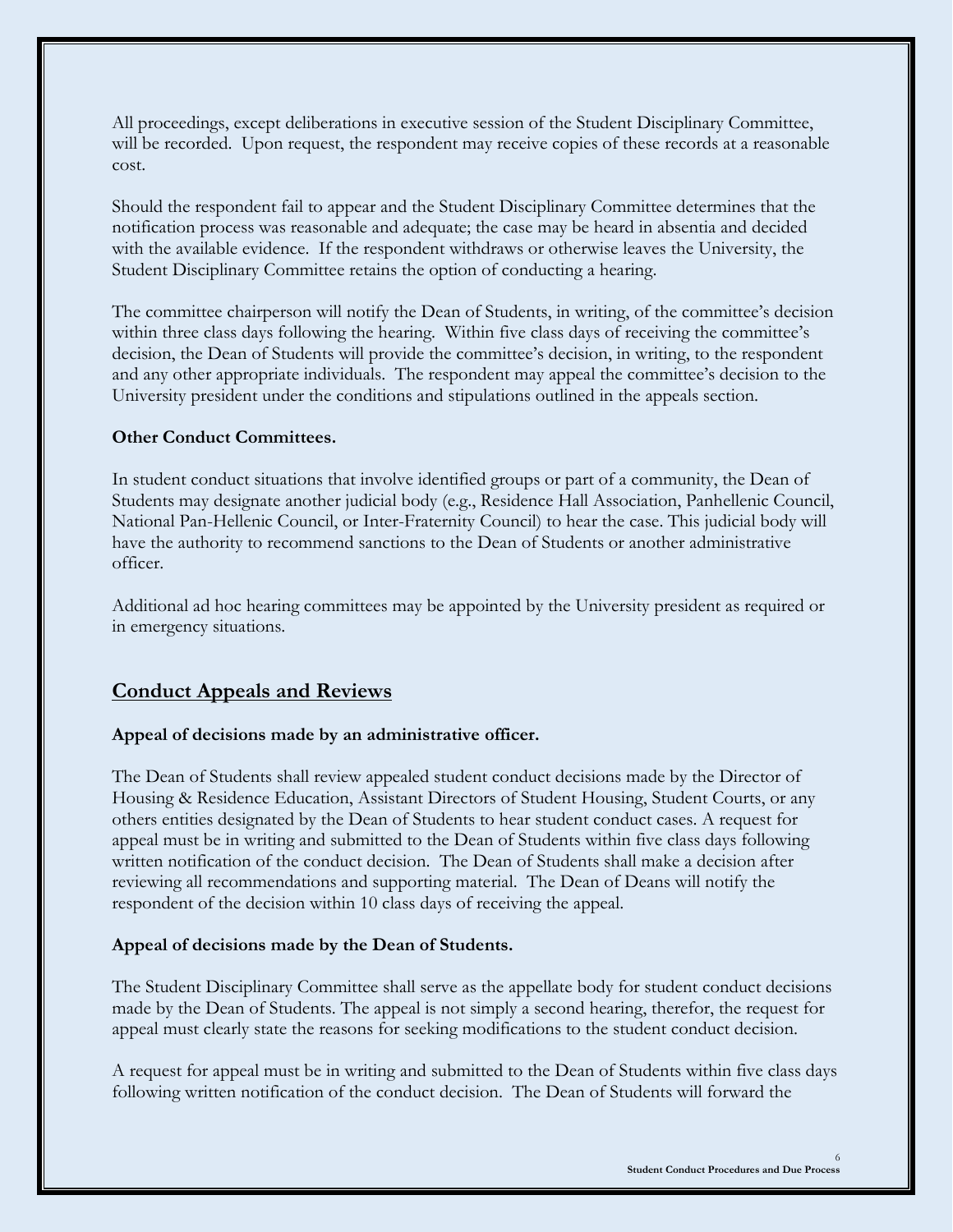appeal letter to the Student Disciplinary Committee chairperson within three class days after receiving the document. The respondent may request suspension of all or part of the decision being appealed while awaiting the appeal process. The request must be made in writing to, and be approved by, the Vice President for Student Affairs.

The appeal will be held no earlier than 10 class days from the date of notification. For extenuating circumstances, an appeal may be held earlier than the 10 class days if agreed upon by the respondent and the Student Disciplinary Committee chairperson, and approved by the Vice President for Student Affairs or Dean of Students. Finals week, winter term, summer term, and closed periods are not considered class days. If a hearing is scheduled at any time other than the fall or spring semester, the University president may appoint an ad hoc committee to hear the case.

The appeal will be closed to the public. The respondent and the complainant may be accompanied by an advisor. The advisor serves only in a support role and may not participate in the questioning or discussion. The respondent will present the reasons for requesting a dismissal or modification of charges and/or sanctions. The Dean of Students (or designee) will present the reasons for the action taken against the respondent. The committee may ask questions of the respondent, complainant and/or the Dean of Students (or designee). The committee will move to a closed, executive session for deliberation.

The committee may remand a case, dismiss some or all charges, affirm the original decision, or change the sanction(s) imposed.

The committee chairperson will notify the Dean of Students, in writing, of the committee's decision within three class days following the hearing. Within five class days of receiving the committee's decision, the Dean of Students will provide the committee's decision, in writing, to the respondent and any other appropriate individuals.

# **Appeal of decisions made by the Student Disciplinary Committee.**

Decisions of the Student Disciplinary Committee, either as the initial hearing body or as an appeal, may be appealed to the President of the University. The President shall make a decision after reviewing all recommendations and supporting material. In sanctions other than suspension or dismissal from the University, the decision of the President is final. A request for appeal must be in writing and submitted to the President's office, with a copy to the Dean of Students, within five class days following written notification of the action of the Student Disciplinary Committee. The letter of appeal must clearly state the reason(s) for the appeal. The President shall review the findings of the Student Disciplinary Committee, including hearing transcripts and other documents relating to the case. At the discretion of the President, the review process may include a meeting with the student filing the appeal. The President shall issue a decision within 10 class days.

# **Appeal of decisions made by the University President.**

Respondents suspended or dismissed from the University for violations of the Student Conduct Code shall have the right to appeal to the Board of Regents. The various levels of University review must be exhausted before appealing to the Board of Regents. Appeals to the Board of Regents must be in writing and submitted to the Chair of the Board of Regents, with a copy to the Dean of Students, within five class days following written notification of the action of the President. The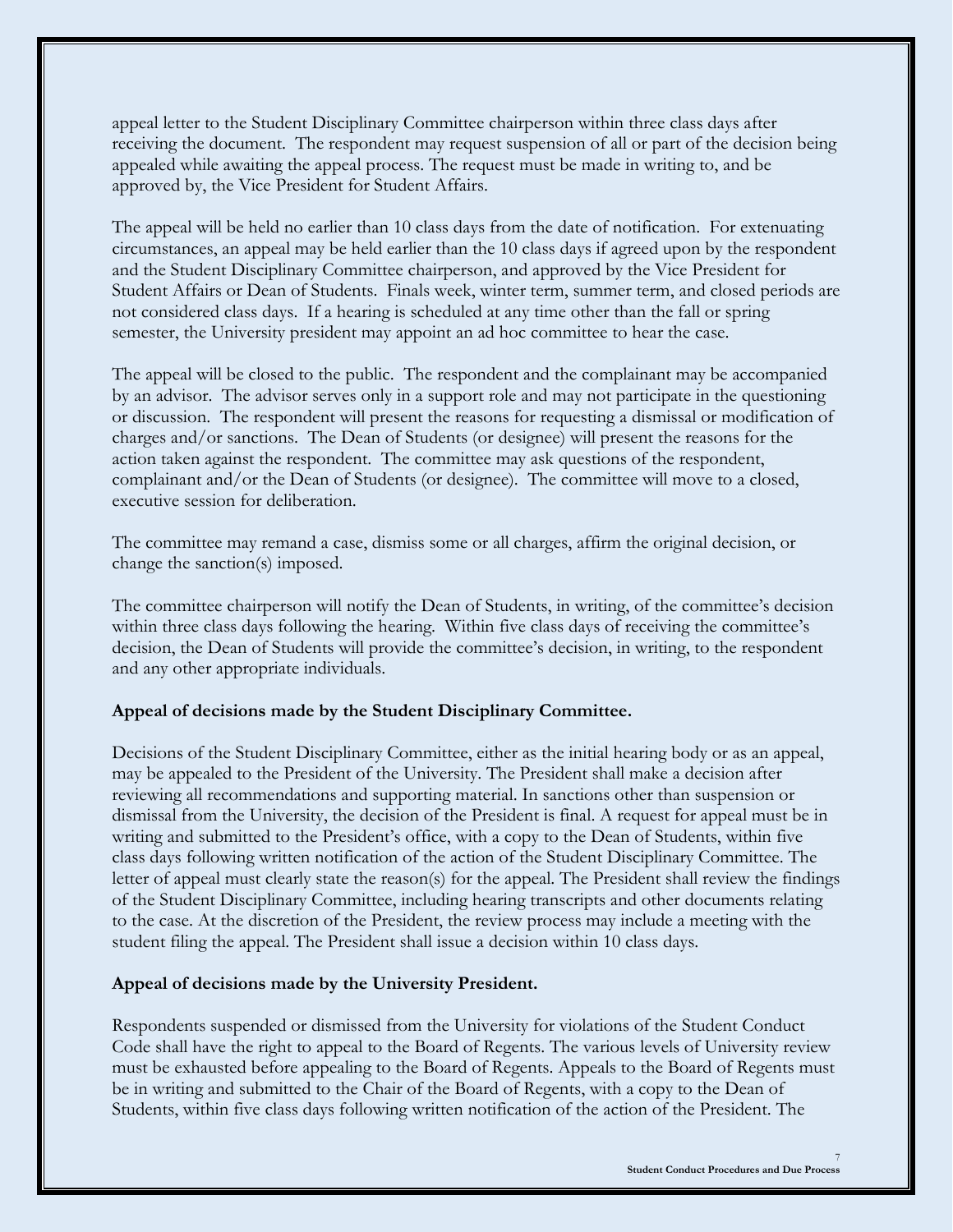letter of appeal must clearly state the reason(s) for the appeal. The Chair of the Board of Regents may present the appeal to the entire board or a subcommittee of the board with no fewer than three members. At the discretion of the Chair, or the subcommittee, the review process may include a meeting with the respondent. Appeals will be completed as soon as possible but no later than the Board of Regents regularly scheduled quarterly meeting subsequent to the filing of the appeal. The decision of the Board of Regents is final. The decision will be relayed in writing to the respondent and to the Dean of Students within five class days of the date of the decision. The Dean of Students will notify appropriate individuals and maintain all student conduct records.

# **Review for Cause.**

The Vice President for Student Affairs may modify or remand a case back to the Dean of Students for cause. Cause may include, but is not limited to, the outcome of a court proceeding or availability of new evidence. Review for cause is exercised at the discretion of the Vice President for Student Affairs.

# **Student Organization Conduct Process**

The conduct process for Registered Student Organizations will generally follow the same protocols as individual student conduct cases. Potential variations to the protocols are listed in this subsection. (Note: A student may be held accountable as an individual and as a member of an organization for the same incident.)

**Administrative Evaluation of Conduct**. The Director of Student Engagement may serve as the administrative officer for alleged violations of the Student Conduct Code by a student organization. The Director of Student Engagement will coordinate the process through, and receive administrative support from, the Dean of Students.

**Initiation of Conduct Process.** When a report has been filed, and the administrative officer has determined that the alleged conduct constitutes a violation of the Student Conduct Code, then the president of the student organization will receive a written notification of charges. The president of the student organization will act as the representative of the organization throughout the conduct process. The president of the student organization may delegate this responsibility to another active member of the student organization, but must notify the administrative officer in writing. The national organization affiliated with the local student organization may be notified by the University, if applicable.

**Interim Measures.** The Dean of Students or administrative officer may issue interim measures at any point after the University becomes aware of an allegation or potential incident of misconduct by a student organization. Interim measures include, but are not limited to: 1) interim suspension; 2) interim social suspension, and; 3) restriction.

# **Conduct Resolution.**

A review of an alleged violation of the Student Conduct Code by a student organization will consider all circumstances, including, but not limited to whether: 1) the allegation involved one or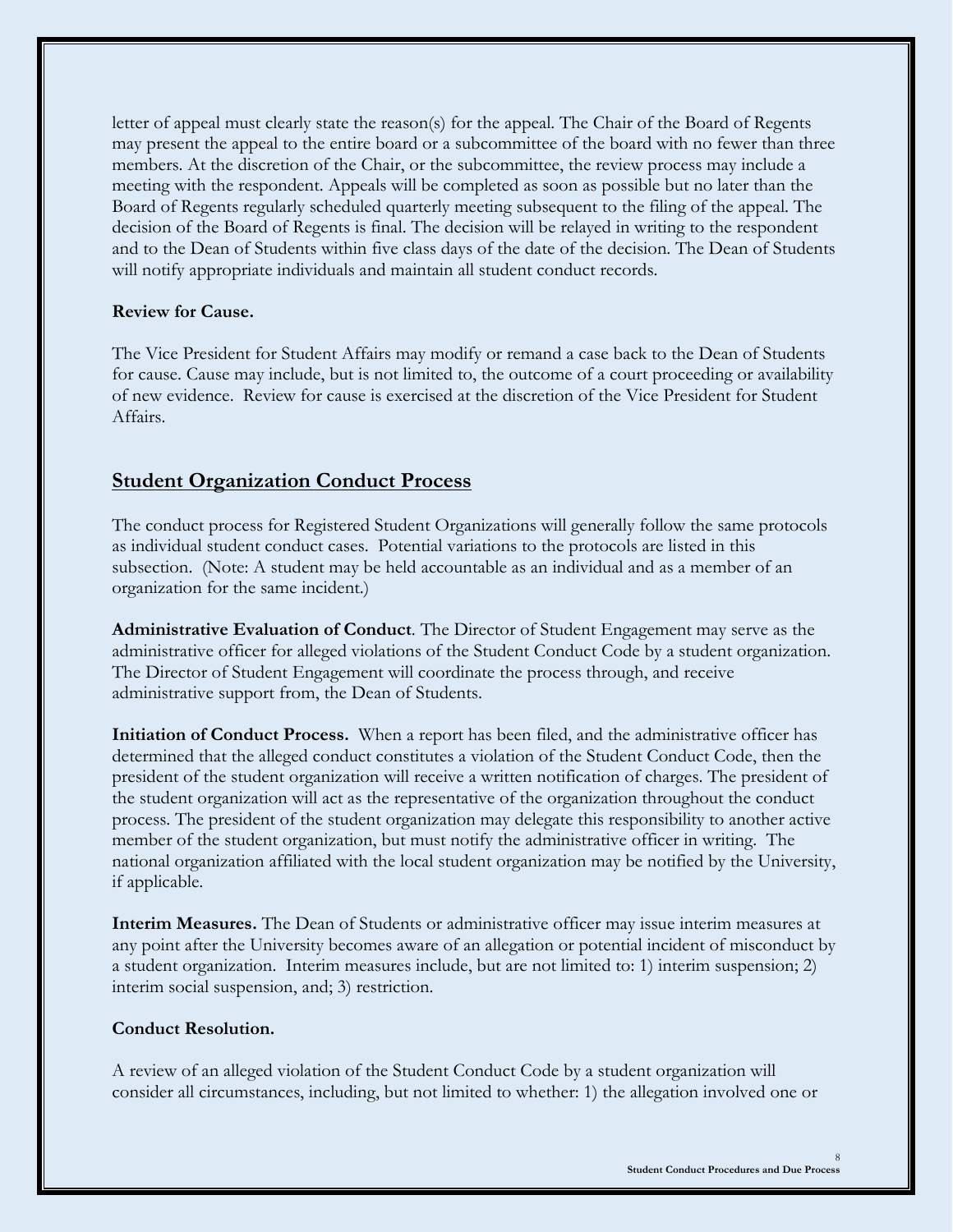more members of the organization; 2) officers of the organization had prior knowledge of the alleged misconduct; 3) organization funds were used in relation to the alleged misconduct; 4) the alleged misconduct occurred as a result of an organization's sponsored function, and; 5) members of the organization lied about the alleged incident. The amnesty protocol does not apply to organizations, however potential conduct consequences may be mitigated if a representative of the student organization hosting an event calls for medical assistance.

If a charge of misconduct is serious enough (if substantiated) that it may result in loss of recognition or suspension, then the case shall be referred to the Dean of Students. Charges in this category include, but are not limited to: Hazing, Sexual Misconduct, Drugs, alcohol law violations, and other law violations that result or have a high likelihood of resulting in injury or arrest. Law violations include conduct that could constitute a violation of law, regardless of formal charges or conviction in court.

If a charge of misconduct is not serious enough (if substantiated) that it may result in loss of recognition or suspension, then the student organization may request that their case be resolved through a student judicial body. Resolution through a student judicial body requires the following conditions: 1) the student organization that is charged with misconduct accepts responsibility for the conduct and waives their right to appeal, in writing, and; 2) the student judicial body hearing the case has a written judiciary protocol that is accepted/approved by the Office of Student Activities.

If heard by a student judicial body then the hearing shall include the presentation of any available evidence and the student organization's testimony. After the hearing is complete, the student judiciary body will meet in a closed session to determine the appropriate sanctions and any other recourse authorized by organizational bylaws or rules. The student judiciary body will present their decision to the administrative officer who may uphold, overturn, or remand the decision. The final decision shall be submitted to the Dean of Students within five class days of the hearing. Upon receipt of the final decision from the student judicial body, the Dean of Students will provide the decision, in writing, to the student organization and any other appropriate offices.

**Appeal**. The Student Disciplinary Committee shall serve as the appellate body for student organization conduct decisions made by the Dean of Students. Decisions of the Student Disciplinary Committee may be appealed to the President of the University, whose decision is final.

# **Administrative Information**

#### **Standard of Evidence.**

A determination of whether a student is responsible or not responsible for violating the student conduct code will be based upon a preponderance of the evidence standard. This means that a determination is made on the basis of whether it is "more likely than not" that the respondent violated, or did not violate, the conduct code.

#### **Procedural Presumption.**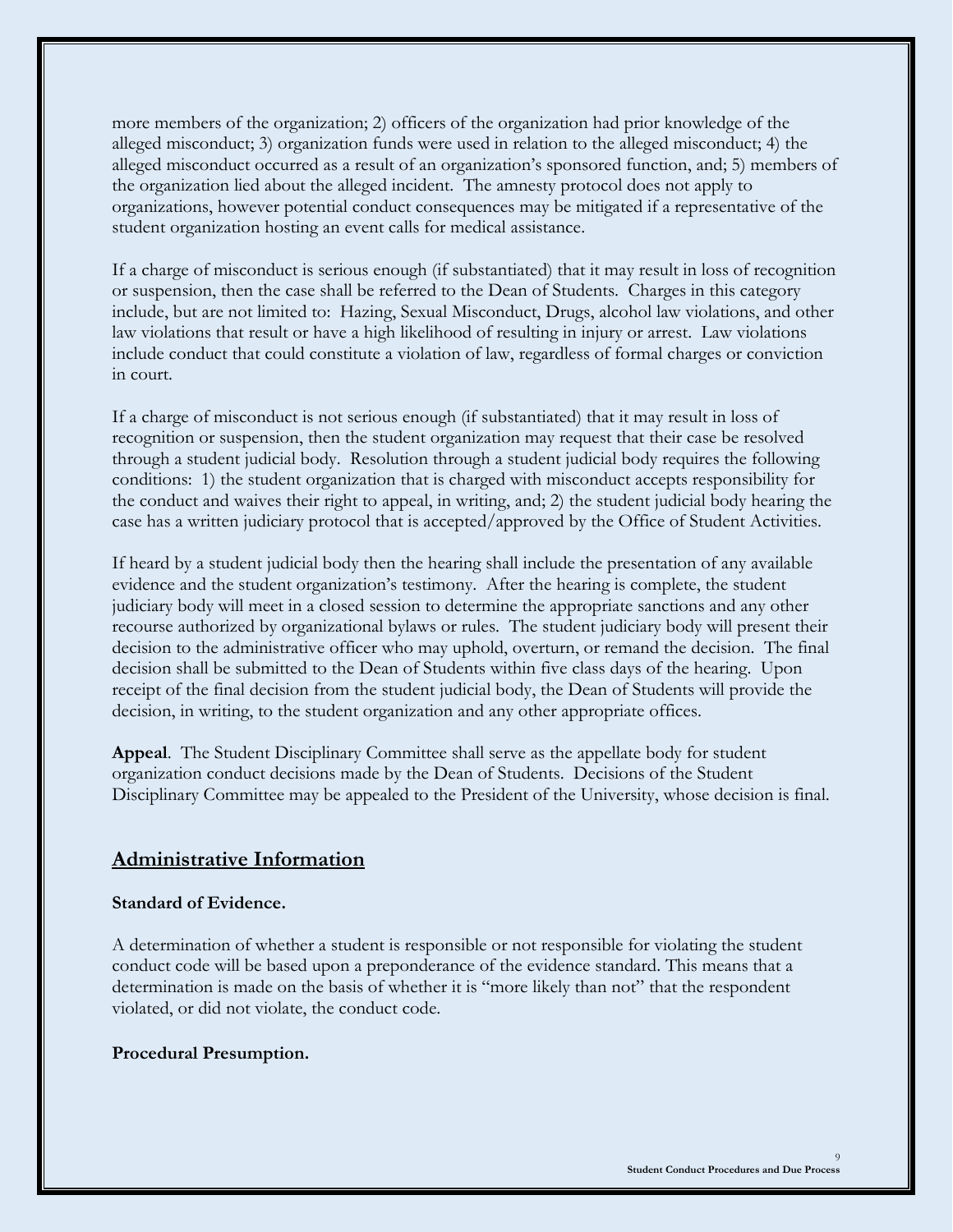The respondent shall be presumed to be not responsible for the alleged violation(s), and has not committed a violation of the Student Conduct Code, until the standard of evidence is met. Such presumption shall not be grounds to construe that any complainant or witness presented false information or evidence.

# **Procedural/Process Variations.**

Reasonable deviations from these procedures will not invalidate a decision or proceeding unless significant prejudice to a student results.

The following student conduct code violations may follow a different procedure that is prescribed by a university regulation or policy:

SCC 100 Academic Misconduct – Dishonesty or Disruption SCC 700 Copyright Infringement SCC 2800 Sexual Misconduct

# **Student Conduct Records and Release of Information.**

1. Conduct records, except for Title IX, are maintained by the Dean of Students within the Office of Student Affairs. The Dean of Students is responsible for safeguarding the conduct records and ensuring privacy. The University Title IX Coordinator maintains and safeguards the Title IX Sexual Misconduct records.

2. Files documenting academic integrity code violations, suspensions, and dismissals, including any records of previous student conduct action, shall be indefinitely maintained by the Dean of Students. The student's admission record will indicate any action that prohibits readmission as long as the suspension/dismissal is in effect.

3. Files documenting student conduct violations, other than those listed in paragraph 2, will be retained until three (3) years after graduation or three (3) years after last date of attendance or three (3) years after all sanctions have been met, whichever is longer.

4. If a student fails to complete a sanction, then the student's record will be annotated so as to restrict that student from registering for new courses. Once the sanction has been competed, removed by expiration, or by action of the Dean of Students, then the notation will be removed from the record by the Dean of Students.

5. Disciplinary Holds.The Dean of Students, or designee, may place an administrative hold on a student's account in order to compel the student's compliance with a reasonable request, administrative protocol, student conduct process, or sanction.

# **Student Disciplinary Committee Membership and Responsibilities.**

The Student Disciplinary Committee consist of members of the Morehead State University community. Voting membership of the committee shall consist of one faculty member from each college selected by the Faculty Senate, two staff members from the executive managerial and/or professional non-faculty categories selected by the Staff Congress, four students (one from each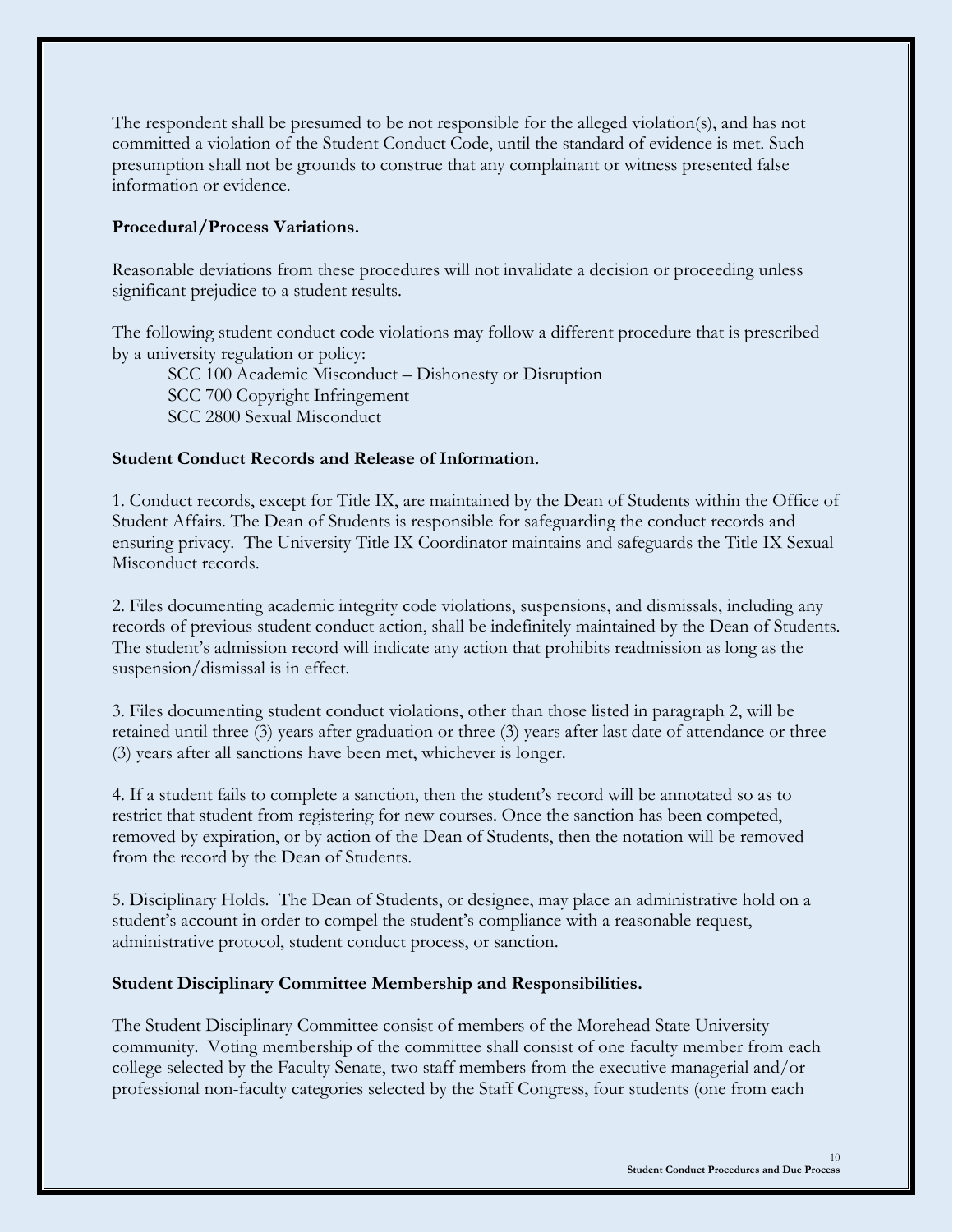college) selected by the Student Government Association, and one student who resides in University housing and is selected by the Student Government Association or Residence Hall Association.

The committee will elect a chairperson, vice-chairperson, and secretary. The secretary shall maintain committee meeting minutes and forward the minutes to the Dean of Students. The vice-chairperson shall assume the duties of the chairperson in the chairperson's absence. The Chairperson shall be responsible for making arrangements for committee meetings and disciplinary hearings, ensuring due process in cases heard by the committee, and ensuring the committee renders a decision on cases heard by the committee.

Members of the Student Disciplinary Committee who cannot continue to serve shall notify the Dean of Students, who shall arrange for another appointment. Members of a hearing committee who cannot serve on a particular case will notify the chairperson. In the case where the chairperson and vice-chairperson cannot serve on a particular case, the chairperson shall notify the Dean of Students who will arrange for a chairperson pro tem.

In rendering a decision in a student conduct hearings, the committee will determine if the respondent is responsible or not responsible for violating University policies, rules, regulations, or the Student Conduct Code. A determination of whether a student is responsible or not responsible for violating the student conduct code will be based upon a preponderance of the evidence standard. This means that a determination is made on the basis of whether it is "more likely than not" that the respondent violated, or did not violate, the conduct code. A student's academic performance or similarly unrelated information will not be taken into consideration in determining if the respondent violated University policies, rules, regulations, or the conduct code.

If the committee determines that the respondent is responsible for violating University policies, rules, regulations, or the Student Conduct Code, the committee shall also determine the appropriate sanction(s). Academic performance, past behavior, and other mitigating factors may be used in determining the appropriate sanctions.

Five voting members shall constitute a quorum, although reasonable efforts shall be made to have all members of the Student Disciplinary Committee present. Committee decisions will be determined by a simple majority of a quorum and each committee member present will have one vote. The committee chairperson is a non-voting member except in circumstances in which the committee vote is tied.

#### **Sanctions.**

Students who are found responsible for violating the guidelines established within the Student Conduct Code shall be subject to one or more of the following sanctions:

Protective & Disciplinary Sanctions

# Dismissal:

The Student Disciplinary Committee may impose the sanction of suspension. Dismissal is for an indefinite period of time, and may be imposed even though the violator has not received a previous sanction of suspension, warning or probation. Only when a sanction of dismissal has been removed by action of the President or his/her designee may a student apply for readmission. Normally,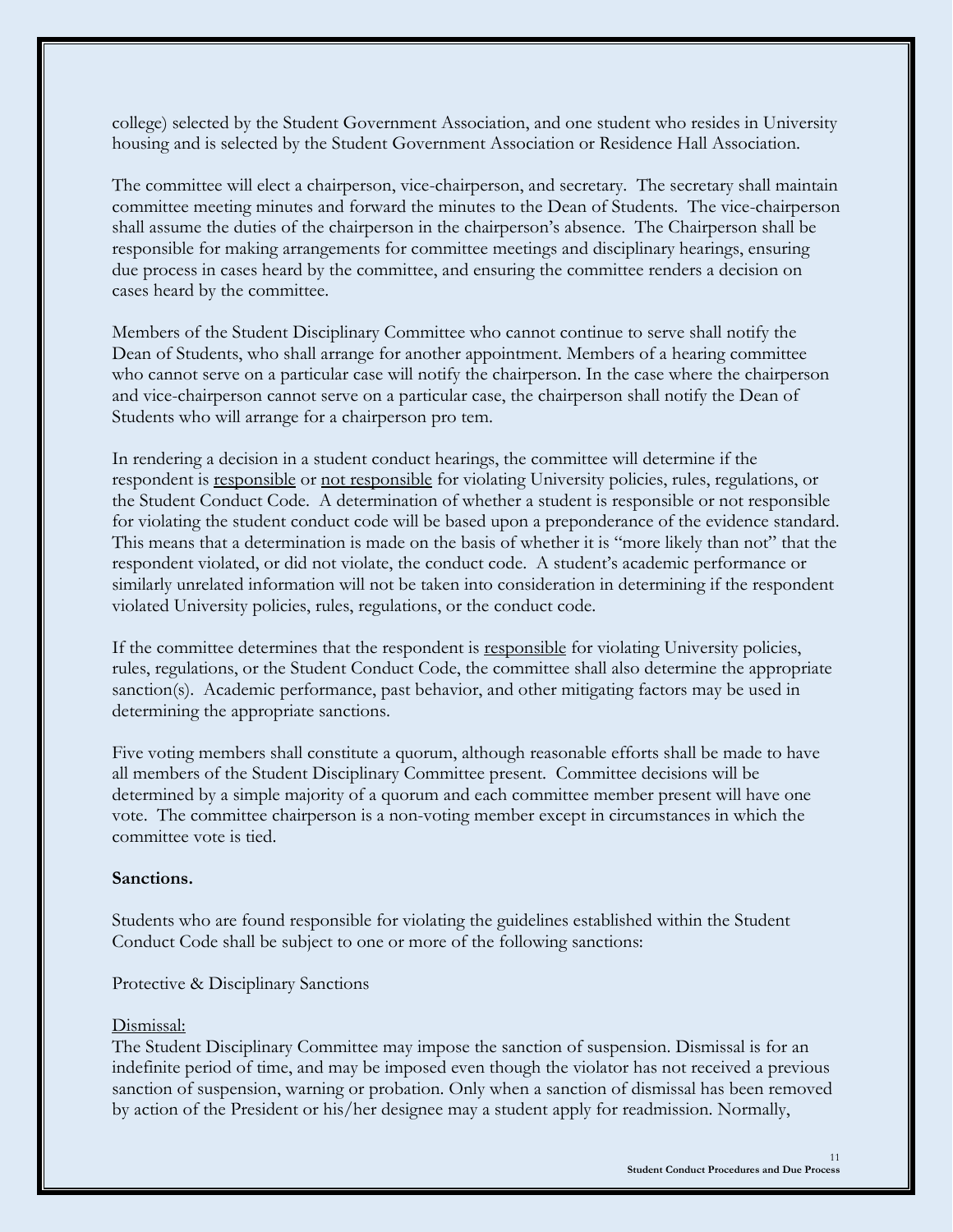dismissed students must wait two years before requesting removal of the dismissal sanction from their records and annually thereafter. Students who have been dismissed must meet all other University requirements before being reinstated. Under provisions of KRS 164.370, a student dismissed for violations of the Student Conduct Code shall have the right of appeal to the Board of Regents. The decision of the Board of Regents is final.

#### Suspension:

The Student Disciplinary Committee may impose the sanction of suspension. Suspension from the University is for a specific period of time as determined by a designated University official. The sanction of suspension may be imposed even though the violator has not received a previous sanction of warning or probation. Only when the designated period of suspension has expired may a student apply for readmission to the University. Students who have been suspended must meet all other University requirements before being reinstated. Under provisions of KRS 164.370, a student suspended for violations of the Student Conduct Code shall have the right of appeal to the Board of Regents. The decision of the Board of Regents is final.

#### Interim Suspension:

The Vice President for Student Affairs or the Dean of Students may suspend a student on an interim or temporary basis when there is a determination that the student's presence is of a serious or immediate threat to the university community, or when under crisis or emergency circumstances. The student retains the right of a hearing as outlined in the Eagle Student Handbook. Under the terms of interim suspension a student may be asked to leave the campus immediately.

#### University Housing Suspension:

Suspension from University Housing removes a student from university housing for a specific period of time as determined by a designated University official. The sanction of suspension from a residence hall may be imposed even though the violator has not received a previous sanction of warning or probation. Only when the designated period of suspension has expired may a student apply to live in University-owned housing facilities. Students who have been suspended from University Housing must meet all other sanctioning requirements before being reinstated.

#### Restriction:

An official notice that a student may not be present or have access, or may have limits to access, to a place, service, event, or function. Restrictions will be imposed for designated periods of time, and the parameters will be given to students in written form.

#### Administrative Loss of Privileges:

Suspension of a student privilege to participate in a university recognized role, event, or activity. Loss of privileges will be for a designated period of time, and the parameters will be given to student in written form.

#### No Contact Order:

A restriction prohibiting any type of contact with another person. No contact restrictions include, but are not limited to, phone calls, text messages, social media, and/or third party messages.

# Fine:

A financial penalty to hold students accountable for their actions or to pay for resources required to fund another sanction.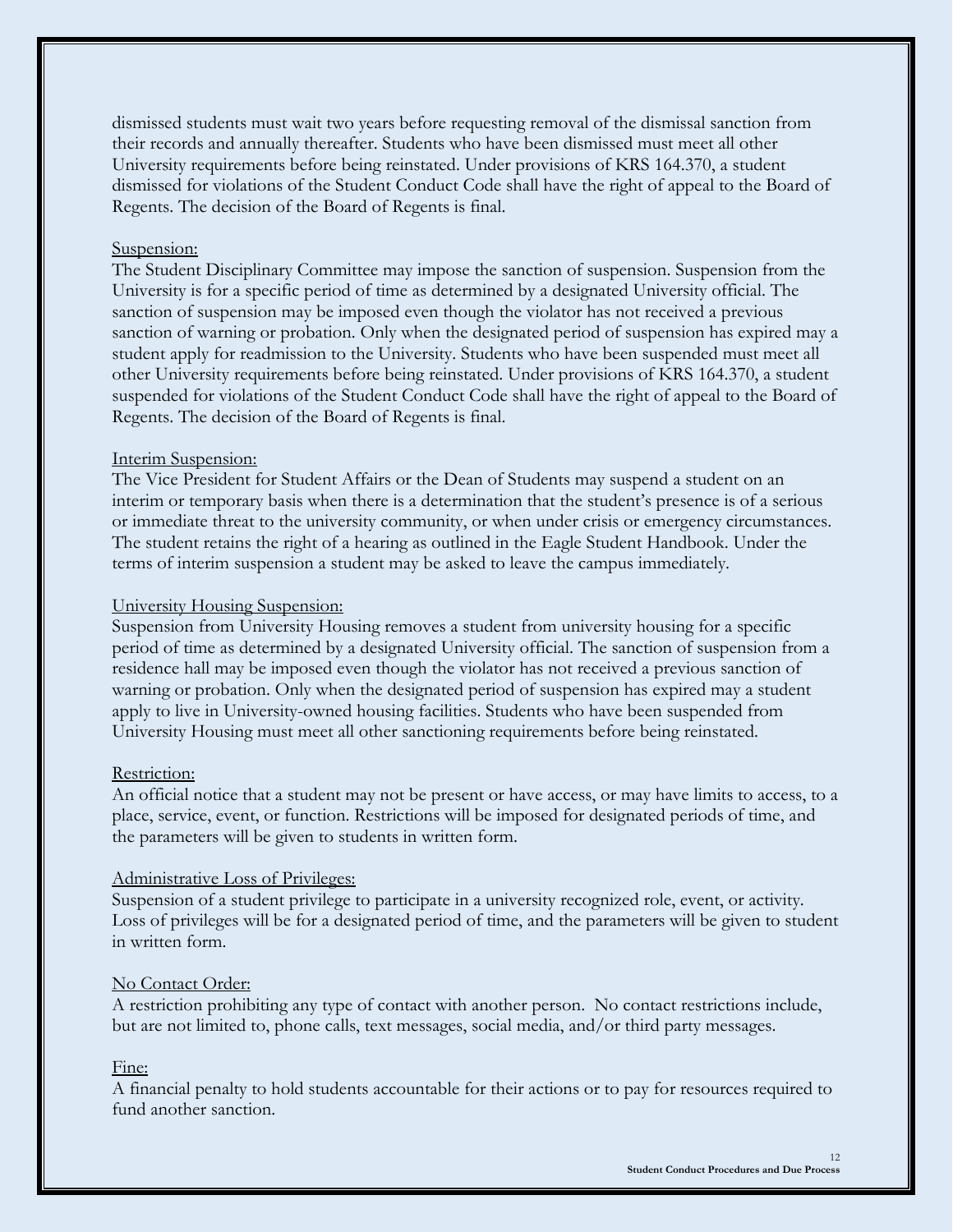### Parent Letter:

A copy of the student's conduct decision letter and sanctions sent to the student's parent/guardian in accordance with the parameters of FERPA.

#### Warnings

#### Probated Dismissal:

The Vice President for Student Affairs or the Dean of Students may impose the sanction of probated dismissal. This sanction serves as written notification that further violation of University policies, procedures, or regulations may result in a hearing before the Student Disciplinary Committee to determine if the student should be dismissed from the University. Probated dismissal will be for a specific period of time as determined by the Vice President for Student Affairs or the Dean of Students.

#### Probated Suspension:

The Vice President for Student Affairs or the Dean of Students may impose the sanction of probated suspension. This sanction serves as written notification that further violation of University policies, procedures, or regulations may result in a hearing before the Student Disciplinary Committee to determine if the student should be suspended from the University. Probated suspension will be for a specific period of time as determined by the Vice President for Student Affairs or the Dean of Students.

#### Probated Housing Suspension:

A written notification that further violation of University policies, procedures, or regulations may result in the removal of the student from university housing for a specific period of time as determined by a designated University official.

#### Housing Probation:

A written notice that any further violation of the student conduct code occurring in a University residential facility will result in a Probated Housing Suspension or may result in immediate Housing Suspension. Housing Probation may include designated restrictions on the student.

#### Probation:

A written notice that any further violation of the student conduct code will result in more serious sanctions. Probation may include designated restrictions on the student.

#### Formal Reprimand:

A written notice advising that the student's behavior has been found in violation of the Student Conduct Code. In addition, the student is advised against recurrence of behavior in violation of the Student Conduct Code.

# Restorative Sanctions

#### Community Service:

Required performance of community service hours at a location either on or off campus as determined by the Dean of Students or his/her designee. Students who do not complete their community restitution hours in a timely fashion, or who do not represent the University in a positive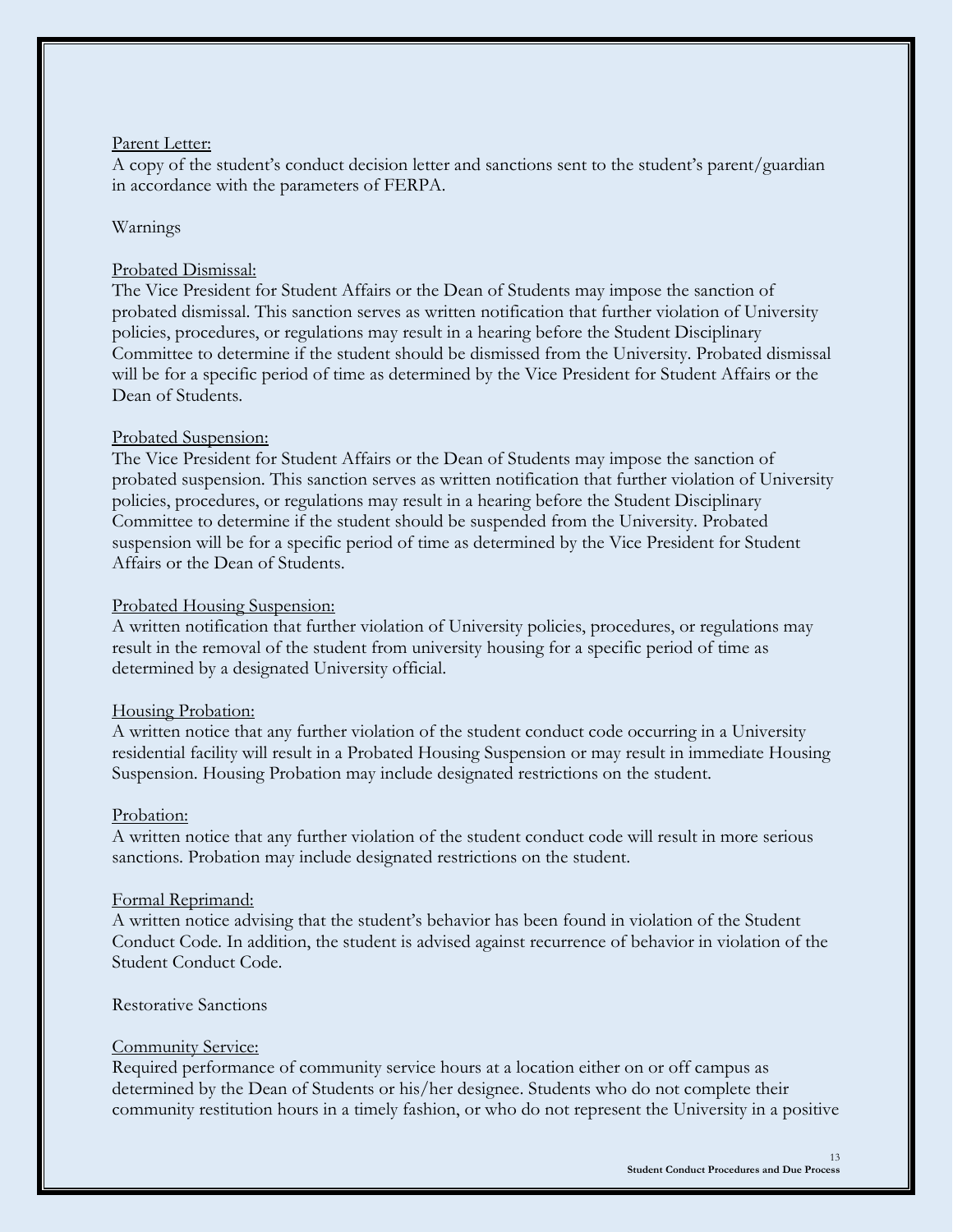fashion while performing their community restitution hours, will be subject to further disciplinary action and/or payment of financial restitution in the amount equal to the assigned number of community restitution hours multiplied by minimum wage.

#### Financial Restitution:

Restitution requires the reimbursement for damages, misappropriation of property, financial loss due to fraud or gross negligence, or for personal injury cost.

### Other Restorative Actions:

Restorative actions require a student to engage in actions to repair the harm caused by the misconduct. Actions may include mediation, letters of apology, attendance of a program or event, completing a bulletin board or presentation, or other similar activities or actions.

### Educational Sanctions

# Community Service:

Required performance of community service hours at a location either on or off campus as determined by the Dean of Students or his/her designee. Students who do not complete their community restitution hours in a timely fashion, or who do not represent the University in a positive fashion while performing their community restitution hours, will be subject to further disciplinary action and/or payment of financial restitution in the amount equal to the assigned number of community restitution hours multiplied by minimum wage.

# Referral to Counseling & Health Services:

Referral requires a student to visit the University Counseling & Health Services for an initial evaluation and follow-through on any prescribed treatment program. Although the content of sessions will remain confidential, the student will be required to sign a waiver allowing the Counseling & Health Services to communicate with the Dean of Students regarding the student's commitment to scheduling and attending required meetings.

# Alcohol/Drug Assessment:

Requires a student to meet with a qualified substance use/abuse counselor for an initial evaluation and follow-through on any prescribed education or treatment program and provide proof of completion or continued treatment.

# Reflection Paper:

An assigned paper that requires the student to reflect on their experiences, decision-making, impact, and future actions.

# Other Educational Sanctions:

Other educational sanctions intended to promote student learning such as research projects, writing assignments, meeting with designated University officials, etc.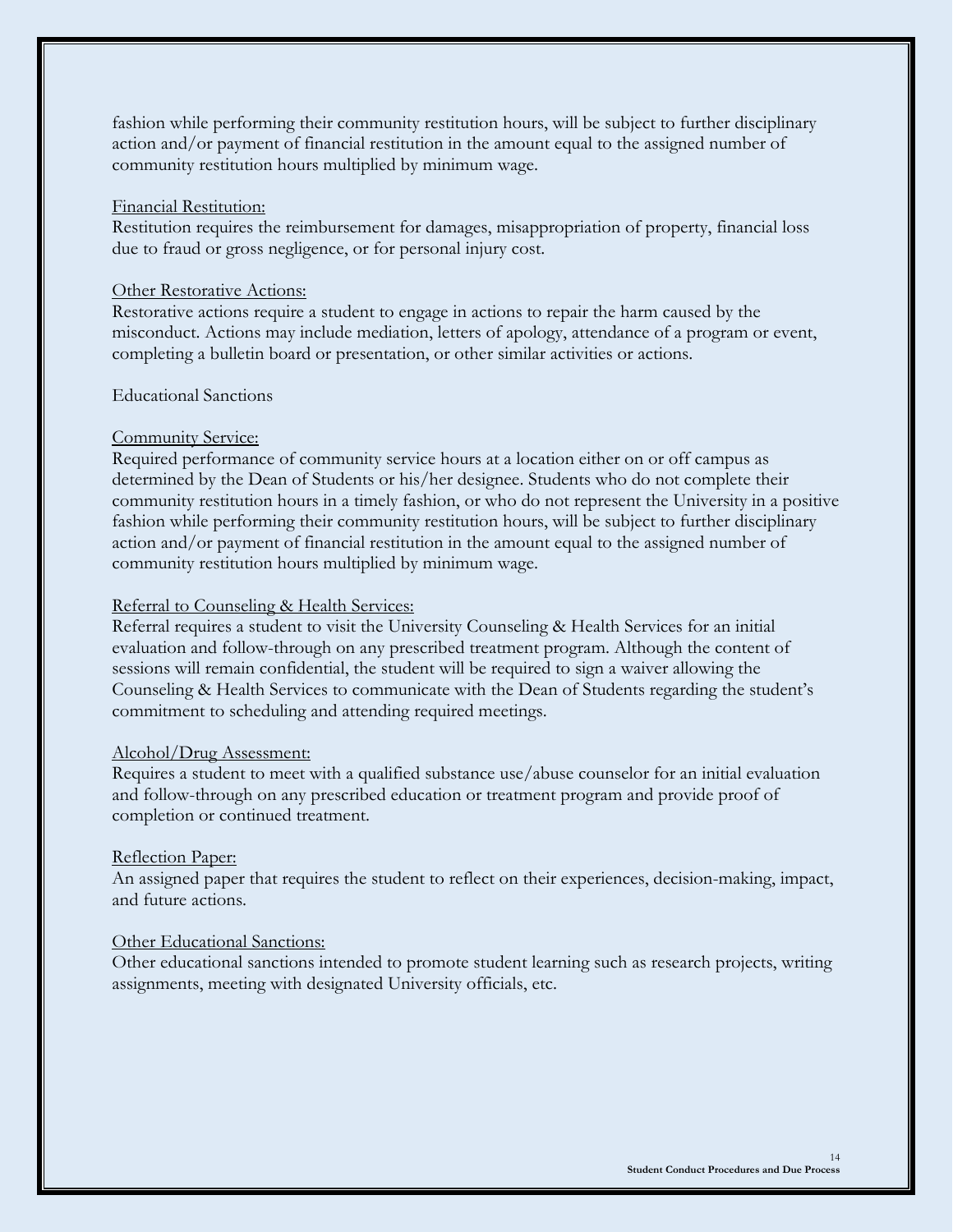**Student Organization Sanctions**. The following sanctions apply to student organizations found responsible for violations of the Student Conduct Code.

#### Loss of Recognition:

A permanent loss of the student organization's relationship with the University, including loss of all privileges associated with organizational membership. The Vice President for Student Affairs or the Dean of Students may impose the sanction of Loss of Recognition.

#### Suspension of Student Organization:

A temporary loss of the student organization's relationship with the University, including loss of all privileges associated with organizational membership, for a specified period of time and/or mandated requirement. The Vice President for Student Affairs or the Dean of Students may impose the sanction of Suspension of Student Organization.

#### Organizational Probation:

A notification that any further violation of the Student Conduct Code may result in a hearing with a recommendation of Loss of Recognition or Suspension of Student Organization. Notification will be sent to any national or regional organization with whom the student organization is affiliated, if applicable. The period of probation shall be specified. An administrative officer may impose the sanction of Organizational Probation.

#### Organizational Warning:

Official notification the organization's behavior violates the Student Conduct Code and that any future violation may result in more severe disciplinary action. Notification will be sent to any national or regional organization with whom the student organization is affiliated, if applicable. An administrative officer may impose the sanction of Organizational warning.

#### Restitution:

A reimbursement for a loss caused by the student organization's actions. An administrative officer may impose the sanction of Restitution.

#### Fine:

A penalty to hold student organizations financially accountable for their actions and/or to fund other activities. An administrative officer may impose the sanction of Fine.

#### Community Service:

Required performance of community service hours at a location either on or off campus as determined. An administrative officer or student judicial body may impose the sanction of Community Service.

#### Restrictions:

Restriction of some or all of the organization's activities or privileges, including, but not limited to, social privileges and recruitment privileges. An administrative officer or student judicial body may impose the sanction of Restrictions.

#### Organizational Review:

A notification that a student organization is beginning to show a pattern of concerning behavior. The organization must conduct a self-assessment, develop a corrective action plan, and provide